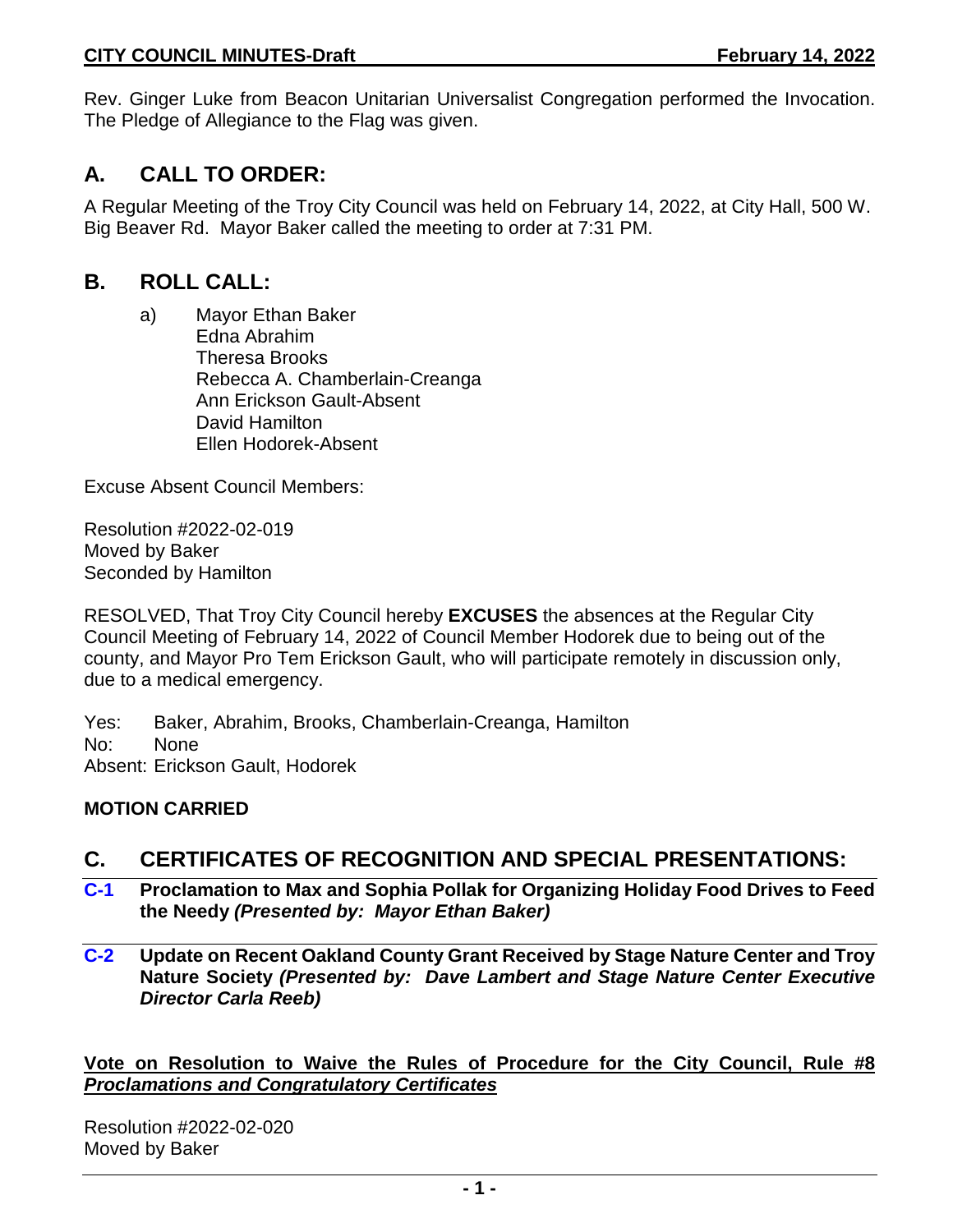Seconded by Abrahim

RESOLVED, That Troy City Council hereby **WAIVES** the Rules of Procedure for the City Council Rule #8 *Proclamations and Congratulatory Certificates* to approve and present a Proclamation to Celebrate Black History Month – February 2022 in the City of Troy on February 14, 2022.

Yes: Abrahim, Brooks, Chamberlain-Creanga, Hamilton, Baker No: None Absent: Erickson Gault, Hodorek

#### **MOTION CARRIED**

**C-3 Proclamation to Celebrate Black History Month – February 2022** *(Presented by: Mayor Ethan Baker)*

## **D. CARRYOVER ITEMS:**

**D-1 No Carryover Items**

# **E. PUBLIC HEARINGS:**

**E-1 Preliminary Site Plan Review (File Number SP 2021-0020) – Proposed Adler Cove (One Family Residential Cluster), South Side of Long Lake, East of John R, Currently Zoned R-1C (One Family Residential) Zoning District** *(Introduced by: Brent Savidant, Community Development Director)*

The Mayor opened the Public Hearing. The Mayor closed the Public Hearing after receiving no Public Comment.

Resolution #2022-02-021 Moved by Hamilton Seconded by Brooks

WHEREAS, The City is in receipt of a proposed preliminary site plan application for Adler Cove, a 20-unit detached single family condominium One Family Cluster development; and,

WHEREAS, The base density under the R-1C (One-Family Residential) District as determined by the submission of a parallel plan is 16 units; and,

WHEREAS, In exchange for 4 additional units above the base density established by the parallel plan, the applicant is providing 38% open space, for a total of 20 units; and,

WHEREAS, The cluster development better protects the site's natural resources than if the site were not developed as a cluster; and,

WHEREAS, The cluster development better protects the adjacent properties than if the site were not developed as a cluster; and,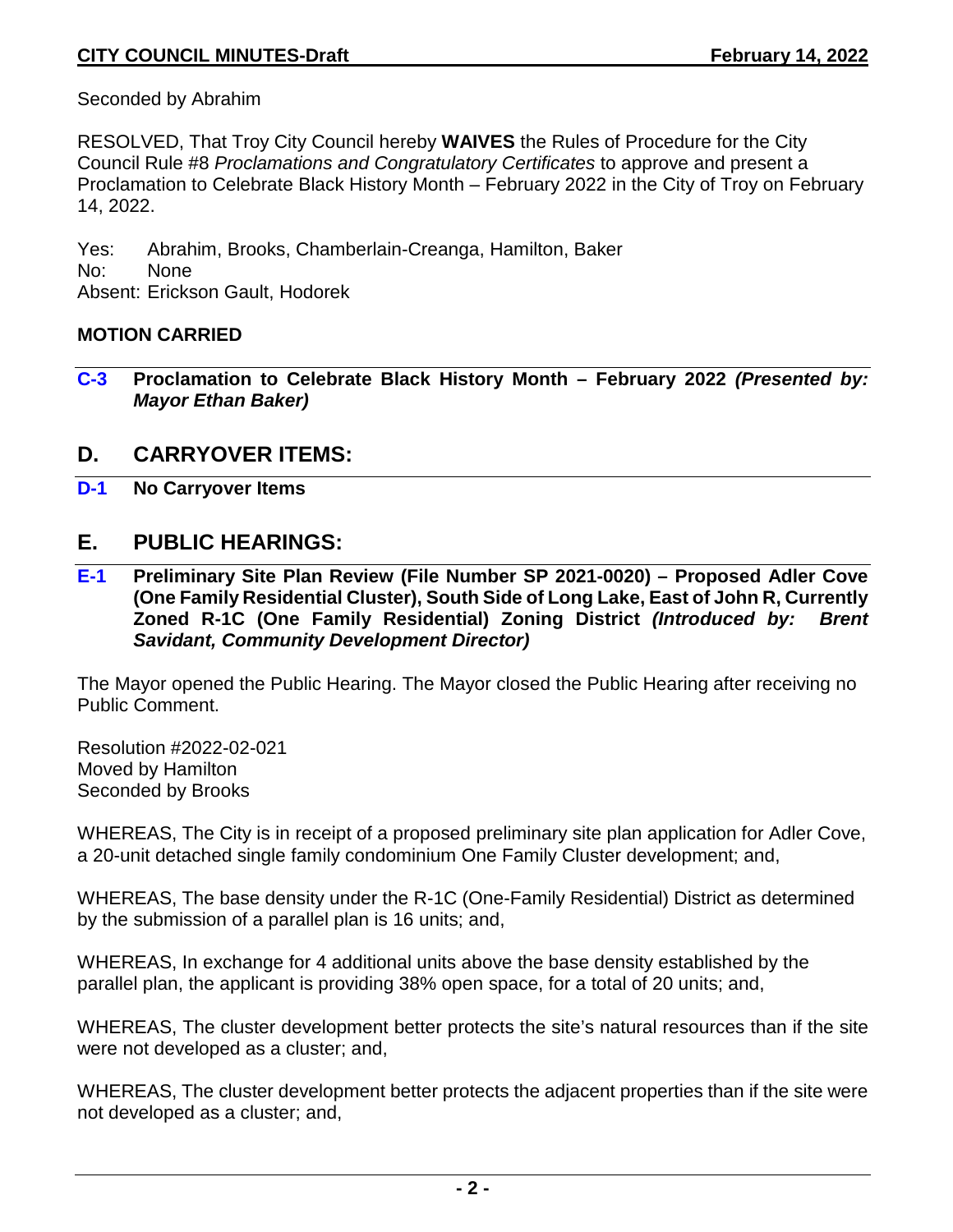WHEREAS, The cluster development is compatible with adjacent properties; and,

WHEREAS, The site can be adequately served with municipal water and sewer; and,

WHEREAS, The proposed cluster development was recommended for approval by the Planning Commission by an 8-0 vote;

THEREFORE, BE IT RESOLVED, That Troy City Council hereby **APPROVES** the proposed Adler Cove Site Condominium, 20-units/lots, located south side of Long Lake, east of John R, Section 13, currently zoned R-1C (One Family Residential) District, including providing regulatory flexibility for setbacks as per Section 10.04.E.5, as recommended by the Planning Commission.

Yes: Brooks, Chamberlain-Creanga, Hamilton, Baker, Abrahim No: None Absent: Erickson Gault, Hodorek

### **MOTION CARRIED**

# **F. PUBLIC COMMENT FOR ITEMS ON THE AGENDA FROM TROY RESIDENTS AND BUSINESSES:**

Stephen Dunn Commented on item O-02b

# **G. CITY COUNCIL/CITY ADMINISTRATION RESPONSE/REPLY TO PUBLIC COMMENT FOR ITEMS ON THE AGENDA FROM TROY RESIDENTS AND BUSINESSES:**

Mayor Baker commented that the City of Troy cannot do anything further regarding small wireless communication devices because State law does not allow it. Mayor Baker commented that comments and complaints should be directed to Verizon Wireless, State Senator McMorrow or State Representative Kuppa. He said that the law, and the situation, is very frustrating because the local government and residents have no options.

Council Member Chamberlain-Creanga commented that this is in her own neighborhood, and she was very surprised to learn that there had been another meeting. She said that when she read the report, she felt that the City had fought for residents; however, DTE denied the request to use the utility pole nearby. She said that she is disappointed with DTE for denying the request, and she is disappointed with Verizon Wireless for not trying to find a better location for the pole. She said that she will be reaching out to Verizon to find out why they need to place the pole exactly in that spot.

Mayor Baker commented that Council tasks City Management with many projects and reports, and that this is the proper procedure for informing Council by placing reports on the agenda. He said that this disappointment is more with the State law than with Verizon. He said that elections are important for this reason among many.

# **H. POSTPONED ITEMS:**

### **H-1 No Postponed Items**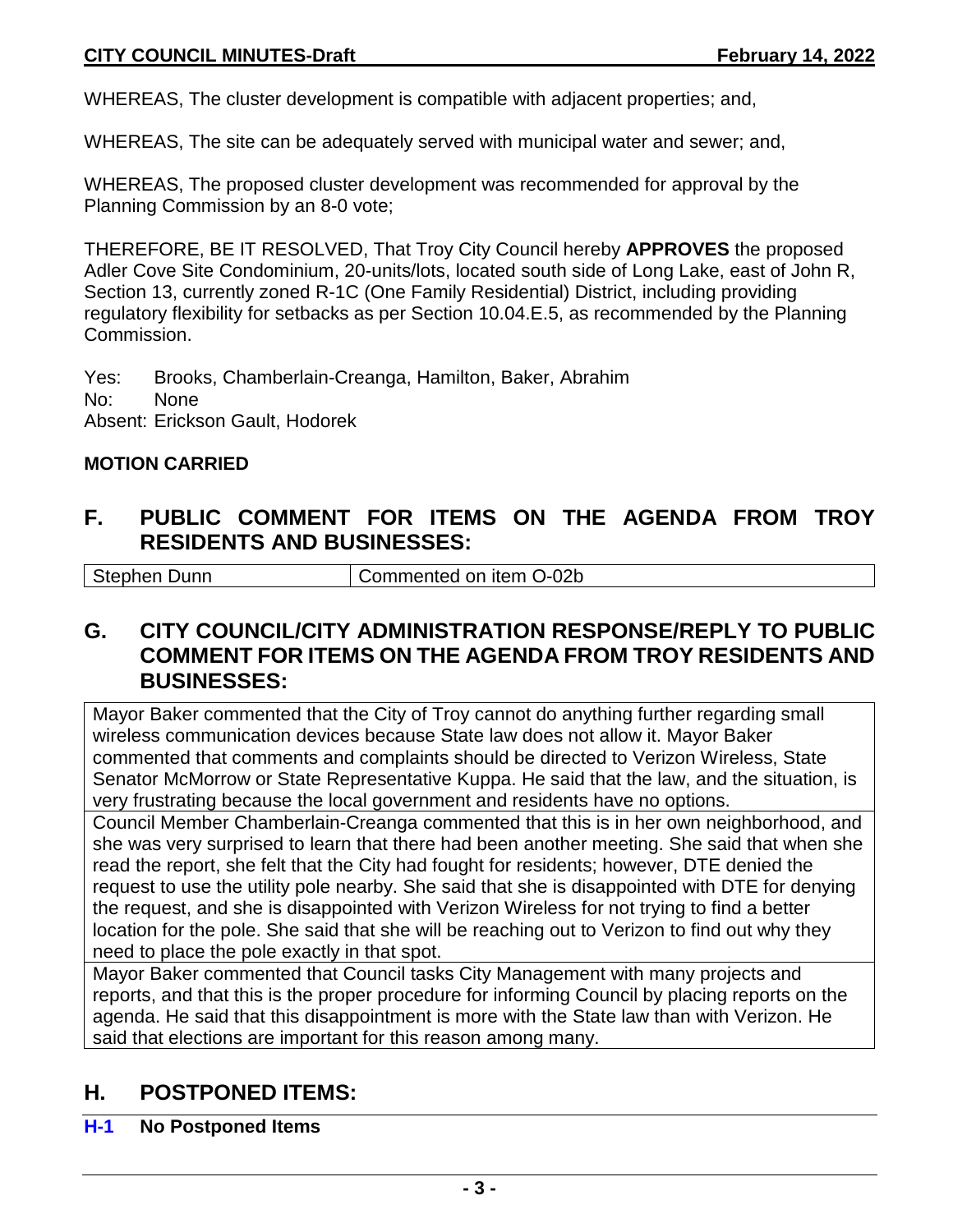## **I. REGULAR BUSINESS:**

- **I-1 Board and Committee Appointments: a) Mayoral Appointments – None; b) City Council Appointments – Election Commission**
- **a) Mayoral Appointments: None**

## **b) City Council Appointments:**

Resolution #2022-02-022 Moved by Baker Seconded by Chamberlain-Creanga

RESOLVED, That Troy City Council hereby **APPOINTS** the following nominated person(s) to serve on the Boards and Committees as indicated:

#### **Election Commission**

Appointed by Council 2 Regular Members and 1 Charter Member 1 Year Term

### **Nominations to the Election Commission**:

| <b>Term Expires: 1/31/2023</b>                                | <b>Stephen Sadlier</b>                                | <b>Democrat</b>   |
|---------------------------------------------------------------|-------------------------------------------------------|-------------------|
|                                                               | Term currently held by: Stephen Sadlier               |                   |
| <b>Term Expires: 1/31/2023</b>                                | <b>Ray Watts</b>                                      | <b>Republican</b> |
|                                                               | Term currently held by: Ray Watts                     |                   |
| Yes:<br>No:<br><b>None</b><br>Absent: Erickson Gault, Hodorek | Chamberlain-Creanga, Hamilton, Baker, Abrahim, Brooks |                   |

### **MOTION CARRIED**

- **I-2 Board and Committee Nominations: a) Mayoral Nominations – Planning Commission; b) City Council Nominations – None**
- **a) Mayoral Nominations:**

Resolution #2022-02-023 Moved by Baker Seconded by Abrahim

RESOLVED, That the Mayor of the City of Troy hereby **FORWARDS** the following nominated person(s) to serve on the Boards and Committees as indicated to the next Regular City Council Meeting for action: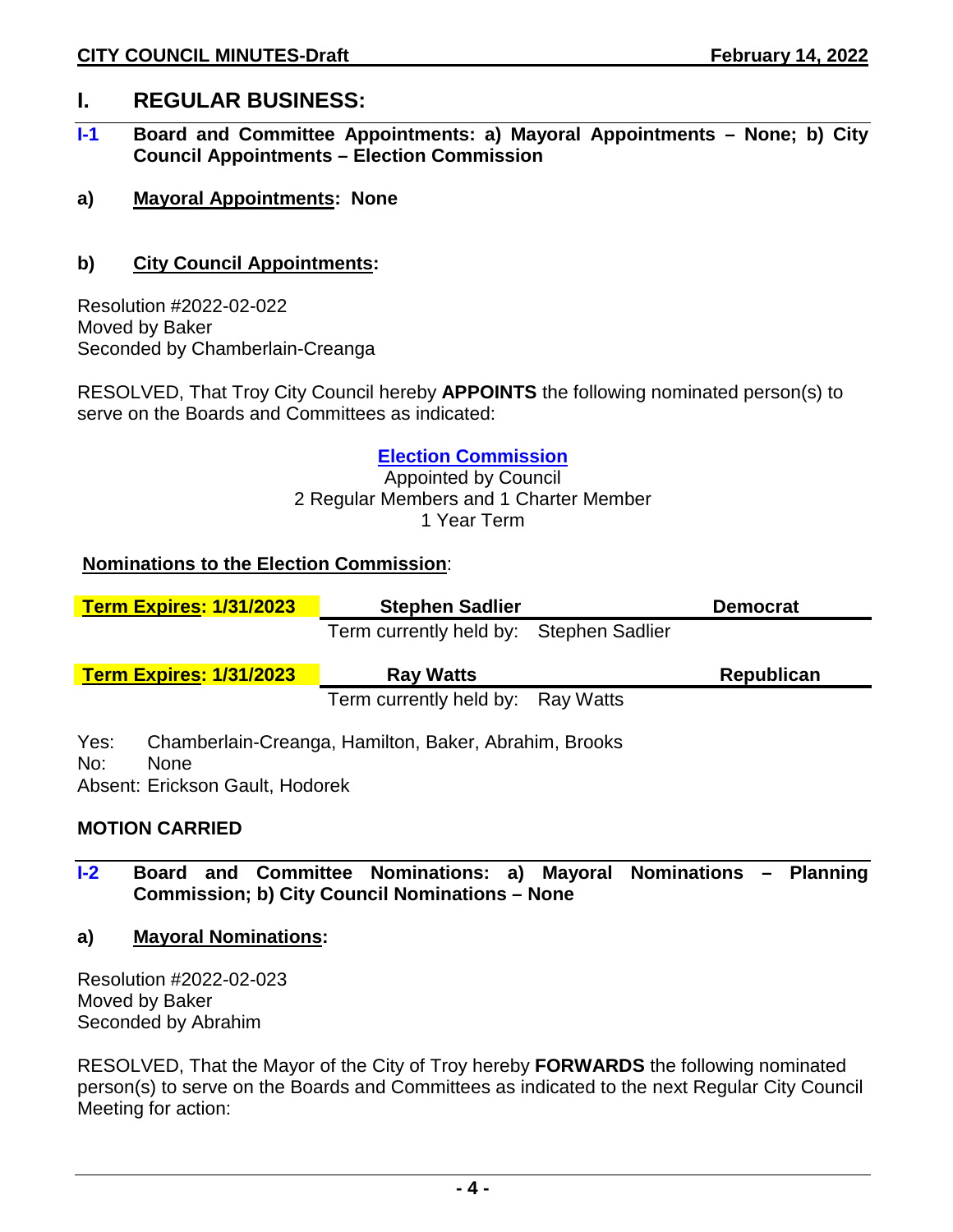### **Planning Commission**

Appointed by Mayor 9 Regular Members 3 Year Term

#### **Nominations to the Planning Commission**:

**Term Expires: 12/31/2023 Toby Buechner**

Term currently held by: Gerald (Jerry) Rauch

Yes: Hamilton, Baker, Abrahim, Brooks, Chamberlain-Creanga No: None

Absent: Erickson Gault, Hodorek

#### **MOTION CARRIED**

- **b) City Council Nominations: None**
- **I-3 No Closed Session Requested**

#### **I-4 Contract Extension – Concrete Slab Replacement** *(Introduced by: Kurt Bovensiep, Public Works Director)*

Resolution #2022-02-024 Moved by Abrahim Seconded by Chamberlain-Creanga

RESOLVED, That in the best interest of the City, Troy City Council hereby **AWARDS** a one (1) year contract extension to *DiLisio Construction Inc., of Clinton Township, MI,* that will include a 3% increase to its bid totals as detailed in the bid tabulation from the contract approved by City Council in 2019 (Resolution #2019-06-062); a copy of which shall be **ATTACHED** to the original Minutes of this meeting.

BE IT FINALLY RESOLVED, That the award is **CONTINGENT** upon the contractor's submission of properly executed bid documents including insurance certificates, and all other specified requirements.

- Yes: Baker, Abrahim, Brooks, Chamberlain-Creanga, Hamilton
- No: None

Absent: Erickson Gault, Hodorek

#### **MOTION CARRIED**

### **I-5 Bid Waiver – Additional Election Equipment for New Voting Precincts** *(Introduced by: Aileen Dickson, City Clerk)*

Resolution #2022-02-025 Moved by Chamberlain-Creanga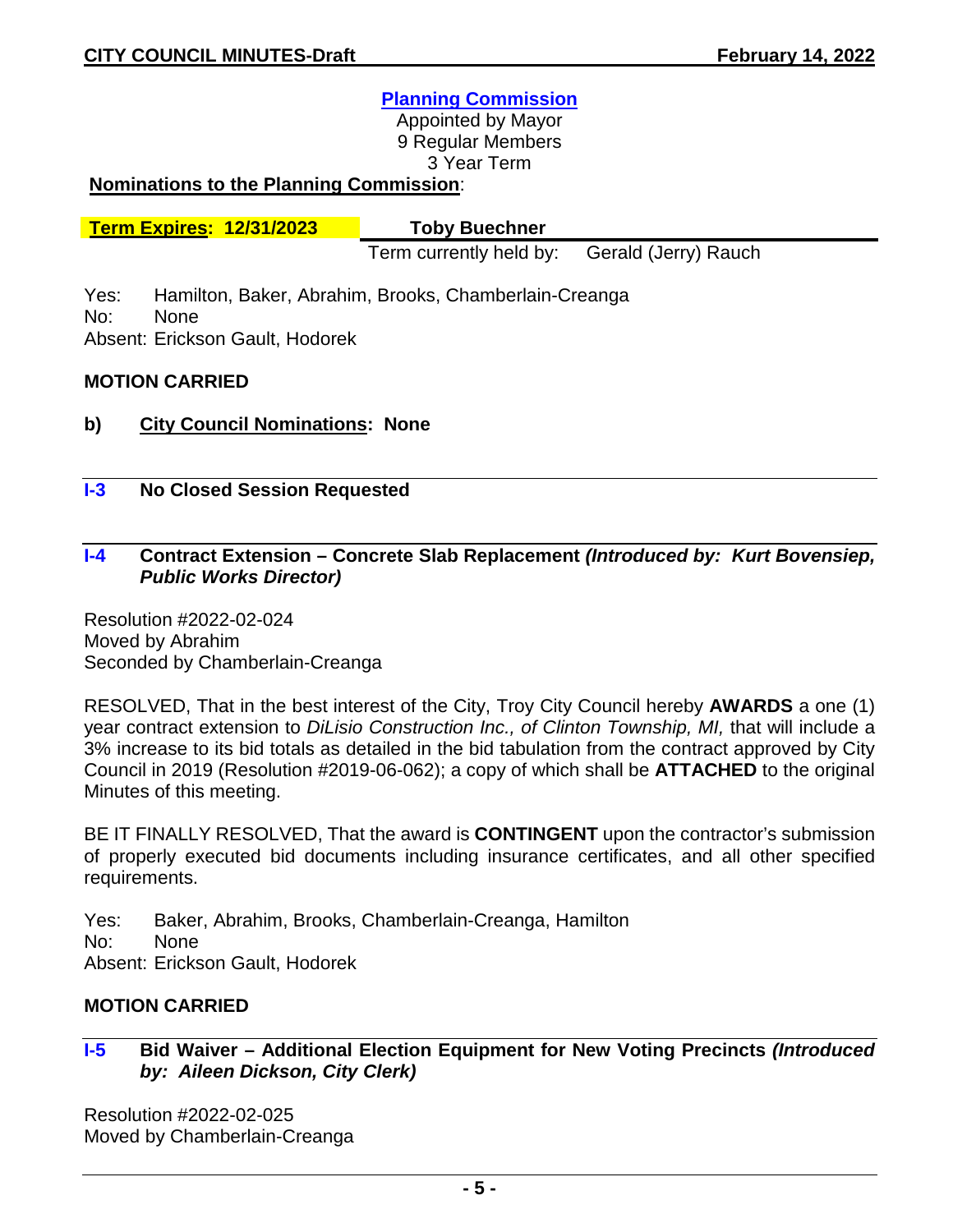Seconded by Abrahim

WHEREAS, The City Clerk's Office will be proposing amendments to the City of Troy Precinct Map at the Regular City Council Meeting of February 28, 2022; and,

WHEREAS, The amendments to the Precinct Map include the addition of 6 new voting precincts and 2 new polling locations. These new voting precincts will need to be equipped with the appropriate voting machines and supplies in order to be operational by the next election, which is August 2, 2022. Due to concerns with supply chain demands and delays in delivery times, City Management is requesting the approval of this purchase at the February 14, 2022 Regular City Council Meeting; and,

WHEREAS, In 2017, Troy City Council authorized the purchase of a new voting system from *Hart Intercivic, Inc. of Austin, TX*, after this vendor was chosen by the Oakland County Clerk as the supplier of the voting systems for all of Oakland County. Troy City Council also authorized additional election equipment purchases from *Hart Intercivic, Inc.* in 2019 and 2020;

THEREFORE, BE IT RESOLVED, That Troy City Council **DEEMS** it is in the best interest of the City to **WAIVE** the competitive bid process, and **AUTHORIZES** the City of Troy to **AWARD** a contract to *Hart Intercivic, Inc. of Austin TX,* for the purchase of six (6) additional Verity Scan devices for an estimated cost of \$33,000, and three (3) additional Verity Touch Writer devices for an estimated cost of \$13,500, the total cost for all equipment being \$46,500, which includes a 5-year warranty. Funds budgeted in the City Clerk-Elections-Capital Fund.

BE IT FINALLY RESOLVED, That Troy City Council hereby **APPROVES** the purchase of annual service and maintenance for years six through ten for the six (6) Verity Scan devices and three (3) Verity Touch Writer devices for a total cost of \$24,645, as detailed in Quote #9585 which is attached. Funds will be budgeted in the City Clerk-Elections budget in future years.

Yes: Abrahim, Brooks, Chamberlain-Creanga, Hamilton, Baker No: None Absent: Erickson Gault, Hodorek

### **MOTION CARRIED**

## **I-6 2022 City Council Meeting Schedule** *(Introduced by: Robert J. Bruner, Assistant City Manager)*

Moved by Baker Seconded by Hamilton

RESOLVED, That Troy City Council **SCHEDULES** a Special Meeting for a Neighborhood Node Walk & Talk at the Troy Community Center at 4:00 PM on:

Wednesday, March 16, 2022

BE IT FURTHER RESOLVED, That Troy City Council **SCHEDULES** a Special Meeting for the 2022 City of Troy Advance at the Troy Community Center at 8:00 AM on:

Saturday, December 3, 2022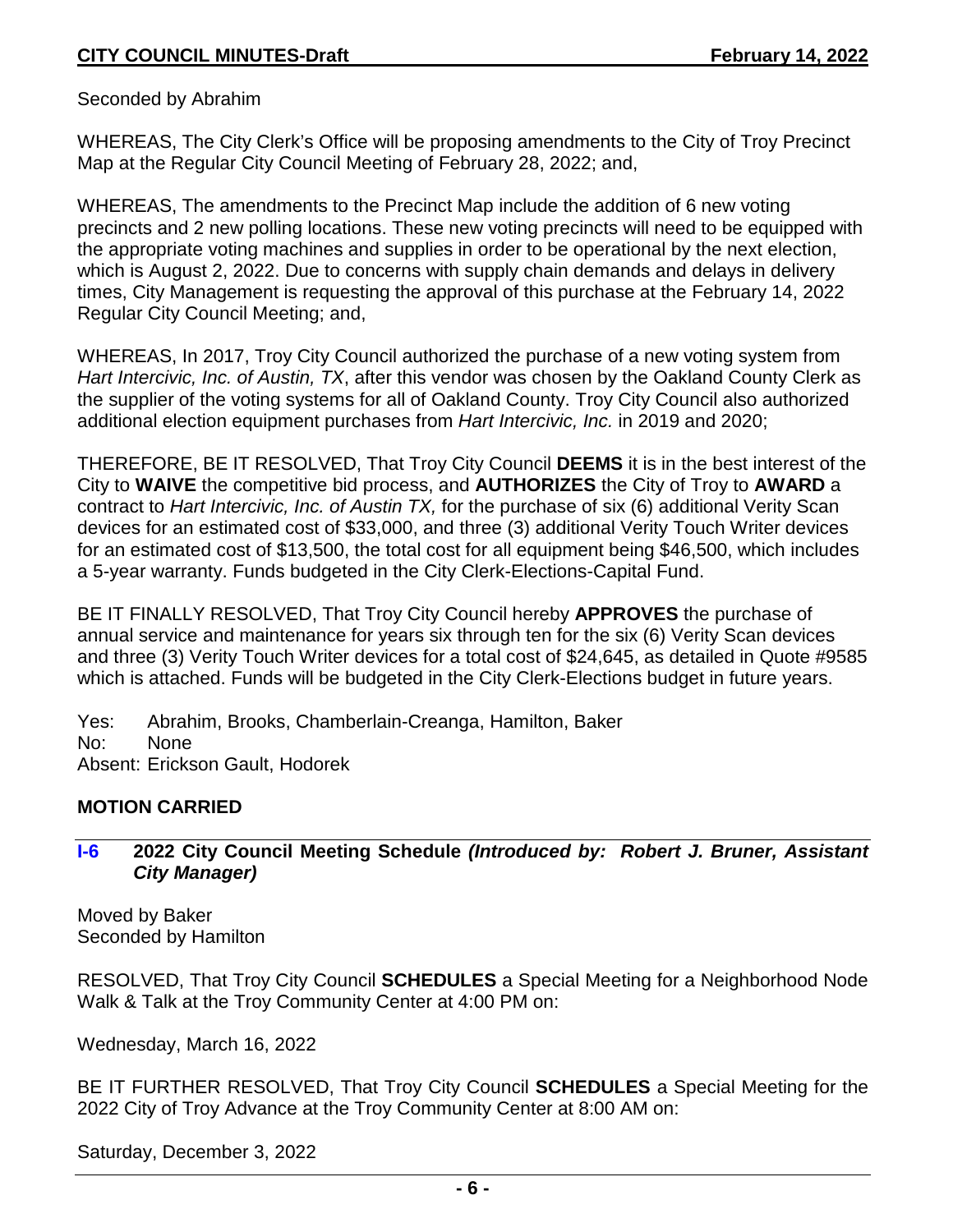BE IT FURTHER RESOLVED, That Troy City Council **MAY RESCHEDULE** and/or **SCHEDULE** additional Special Meetings in accordance with the City Charter and Michigan Open Meetings Act.

#### **Motion to Amend** *Item I-6 2022 City Council Meeting Schedule* **by Substitution**

Resolution #2022-02-026 Moved by Baker Seconded by Chamberlain-Creanga

RESOLVED, That Troy City Council hereby **AMENDS** *Item I-6 2022 City Council Meeting Schedule* to **REMOVE "**Wednesday, March 16, 2022" and to **REQUEST** that City Management provide new date options for the Special Meeting for a Neighborhood Node Walk & Talk at the Troy Community Center; and to **SUBSTITUTE "**Saturday, November 19, 2022" in place of "Saturday, December 3, 2022" for the Special Meeting for the 2022 City of Troy Advance at the Troy Community Center at 8:00 AM.

Yes: Brooks, Chamberlain-Creanga, Hamilton, Baker, Abrahim No: None Absent: Erickson Gault, Hodorek

#### **MOTION CARRIED**

#### **Motion to Approve** *Item I-6 2022 City Council Meeting Schedule* **as Amended**

Resolution #2022-02-027 Moved by Baker Seconded by Chamberlain-Creanga

RESOLVED, That Troy City Council **REQUESTS** that City Management provide additional dates to City Council for the Special Meeting for a Neighborhood Node Walk & Talk at the Troy Community Center.

BE IT FURTHER RESOLVED, That Troy City Council **SCHEDULES** a Special Meeting for the 2022 City of Troy Advance at the Troy Community Center at 8:00 AM on:

Saturday, November 19, 2022

BE IT FURTHER RESOLVED, That Troy City Council **MAY RESCHEDULE** and/or **SCHEDULE** additional Special Meetings in accordance with the City Charter and Michigan Open Meetings Act.

Yes: Chamberlain-Creanga, Hamilton, Baker, Abrahim, Brooks

No: None

Absent: Erickson Gault, Hodorek

#### **MOTION CARRIED**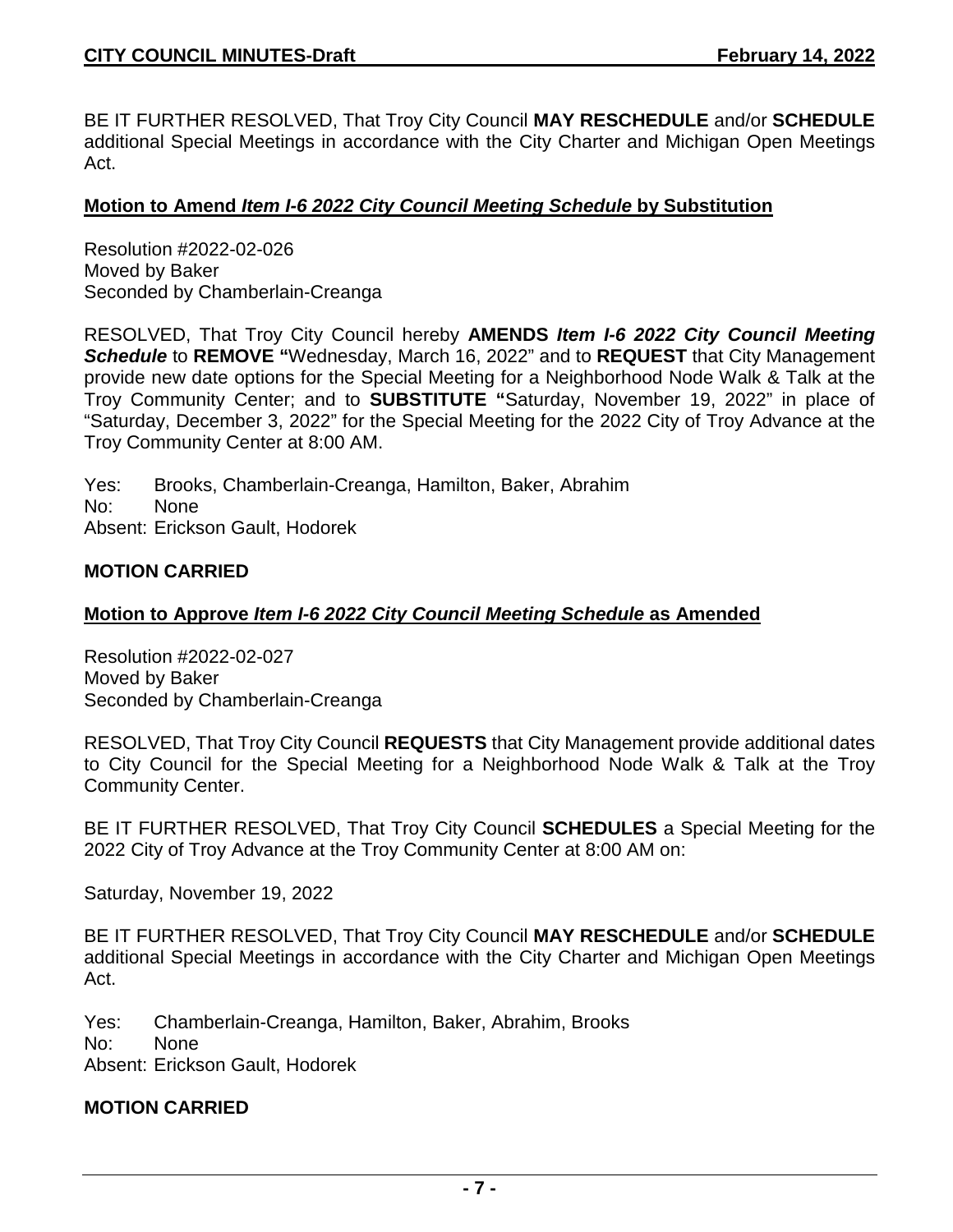# **J. CONSENT AGENDA:**

## **J-1a Approval of "J" Items NOT Removed for Discussion**

Resolution #2022-02-028-J-1a Moved by Abrahim Seconded by Brooks

RESOLVED, That Troy City Council hereby **APPROVES** all items on the Consent Agenda as presented.

Yes: Hamilton, Baker, Abrahim, Brooks, Chamberlain-Creanga No: None Absent: Erickson Gault, Hodorek

### **MOTION CARRIED**

**J-1b Address of "J" Items Removed for Discussion by City Council** 

## **J-2 Approval of City Council Minutes**

Resolution #2022-02-028-J-2

RESOLVED, That Troy City Council hereby **APPROVES** the following Minutes as submitted:

a) City Council Minutes-Draft – January 24, 2022

### **J-3 Proposed City of Troy Proclamations: None Submitted**

Resolution #2022-02-028-J-3

- a) Service Commendation for Economic Development Specialist Glenn Lapin
- **J-4 Standard Purchasing Resolutions:**

#### **a) Standard Purchasing Resolution 2: Award to Low Bidder Meeting Specifications – sUAS/Drone with Camera – Police Department**

Resolution #2022-02-028-J-4a

RESOLVED, That Troy City Council hereby **AWARDS** a contract to the low bidder meeting specifications *NOAR Technologies of Clawson, MI,* for the purchase of a DJI Matrice 300 RTK with Zenmuse H20T camera for an estimated total cost of \$27,240.30 at the unit prices contained in the bid tabulation opened January 20, 2022, a copy of which shall be **ATTACHED** to the original Minutes of this meeting.

BE IT FURTHER RESOLVED, That the award is **CONTINGENT** upon contractor's submission of properly executed contract documents, including insurance certificates and all other specified requirements.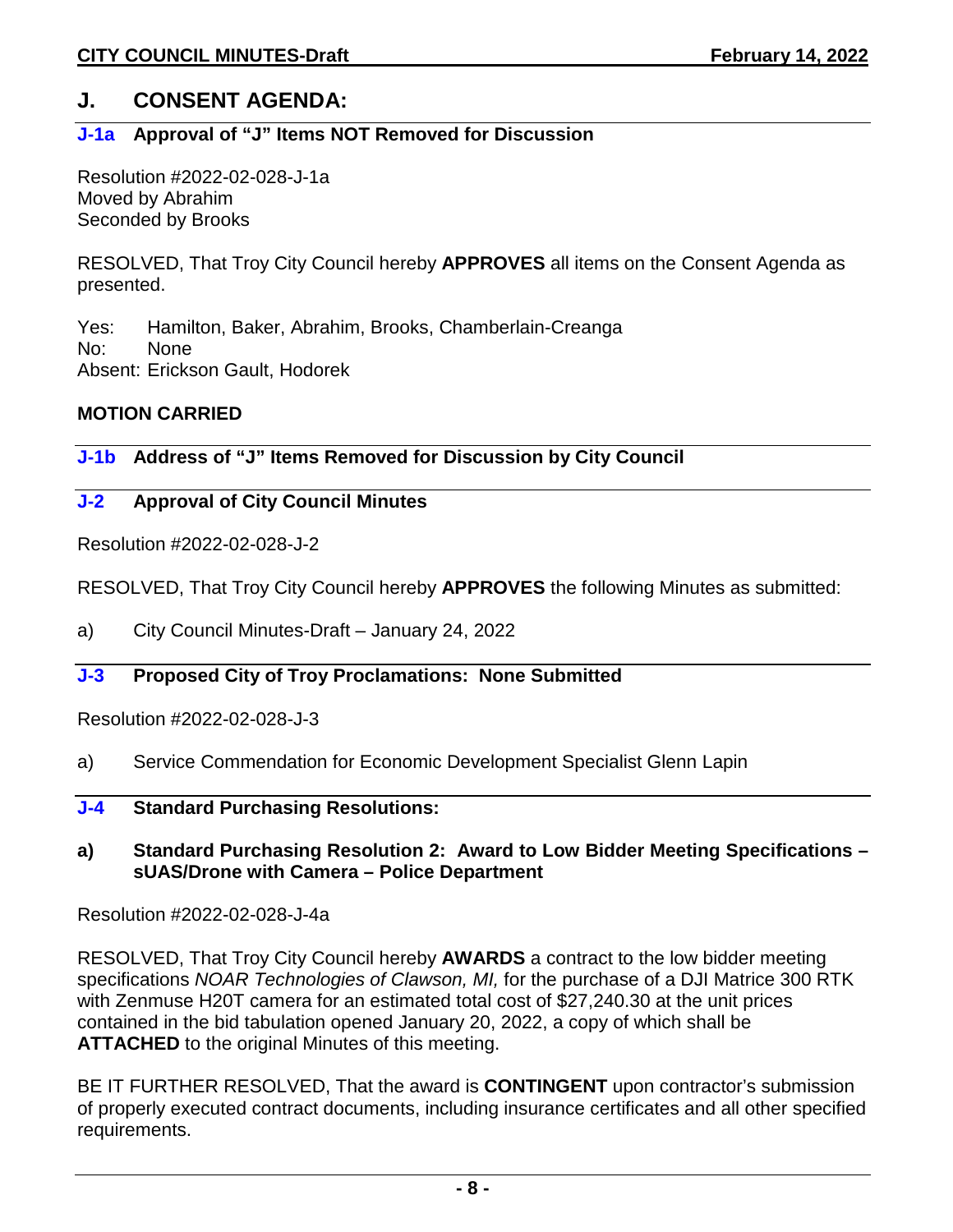#### **b) Standard Purchasing Resolution 2: Sole Bidder Meeting Specifications – Vehicle Graphic Materials**

Resolution #2022-02-028-J-4b

RESOLVED, That Troy City Council hereby **AWARDS** a two (2) year contract to provide and/or install Vehicle Graphic Materials with an option to renew for two (2) additional years to the sole bidder; *Majik Graphics, Inc. of Clinton Township, MI,* for an estimated total of \$44,999.00 not to exceed budgetary limitations at unit prices contained in the bid tabulation opened January 20, 2022, a copy of which shall be **ATTACHED** to the original Minutes of this meeting; contract to expire December 31, 2025.

BE IT FURTHER RESOLVED, That the award is **CONTINGENT** upon the contractor's submission of properly executed bid documents, including insurance certificates and all other specified requirements.

### **c) Standard Purchasing Resolution 2: Award to Low Bidder Meeting Specifications - Fire Hose and Ground Ladder Testing**

Resolution #2022-02-028-J-4c

RESOLVED, That Troy City Council hereby **AWARDS** a two (2) year contract with an option to renew for one (1) additional year to the low bidder meeting specifications, *Fire Catt, LLC of Troy, MI,* to provide annual fire hose and ground ladder testing services for an estimated total cost of \$17,600 in year 2022 and \$21,695 in year 2023 at the unit prices contained in the bid tabulation opened January 27, 2022, a copy of which shall be **ATTACHED** to the original Minutes of this meeting; contract to expire December 31, 2024.

BE IT FURTHER RESOLVED, That the award is **CONTINGENT** upon the contractor's submission of properly executed bid and proposal documents, including insurance certificates and all other specified requirements.

### **d) Standard Purchasing Resolution 5: Approval to Expend Budgeted Funds – Wagon Shop Repair Design and Construction Documents**

Resolution #2022-02-028-J-4d

RESOLVED, That Troy City Council hereby **APPROVES** expending budgeted capital funds to *OHM Advisors of Livonia, MI,* for the Wagon Shop Repair Design and Construction Documents for a total estimated cost of \$17,000 not to exceed budgetary limitations.

## **J-5 Cost Participation Agreement for Road Work on Livernois, Long Lake to South Boulevard**

Resolution #2022-02-028-J-5

RESOLVED, That Troy City Council hereby **APPROVES** the Cost Participation Agreement between the City of Troy and the Board of County Road Commissioners for Oakland County for Road Work on Livernois Road, Long Lake Road to South Boulevard at an estimated cost to the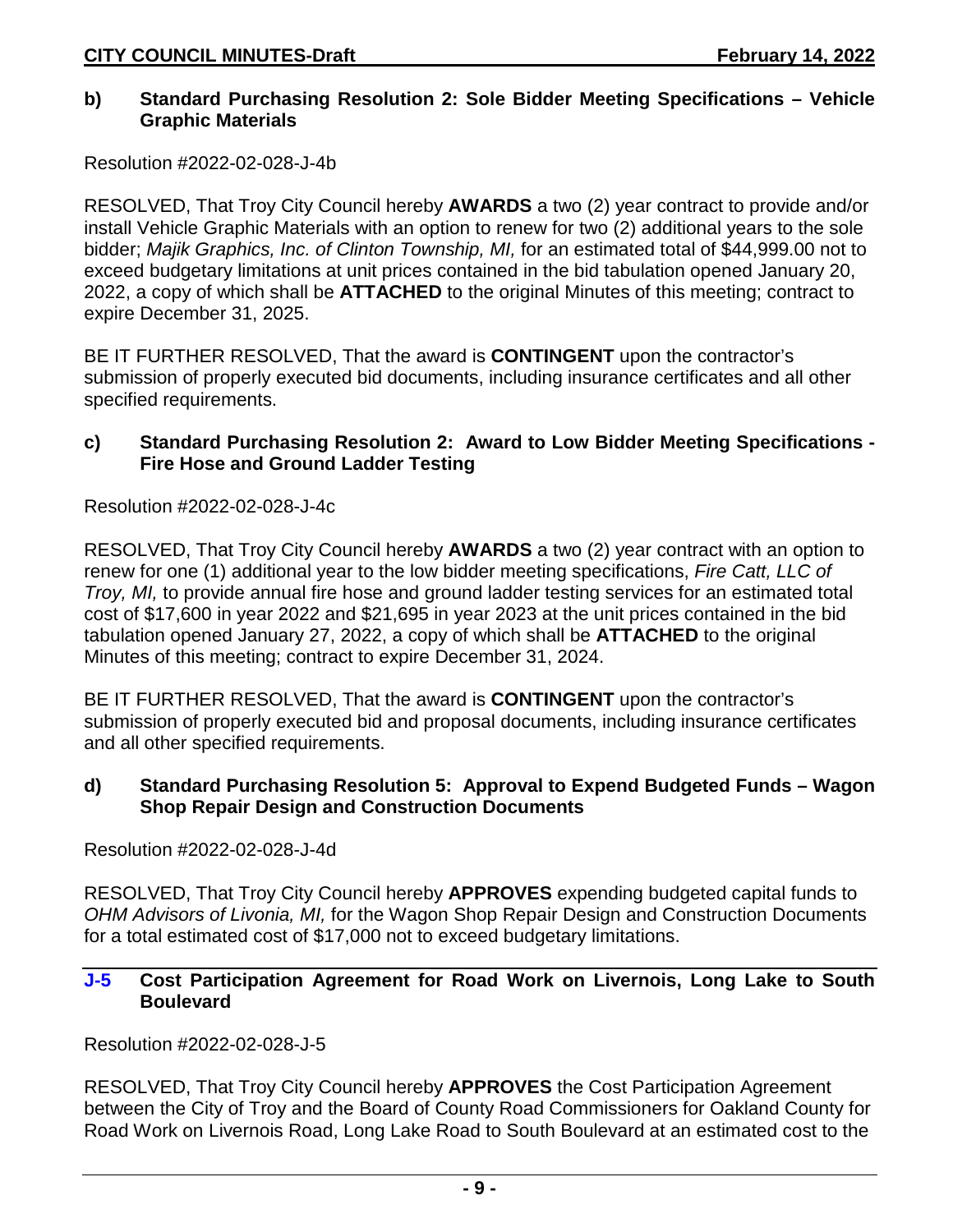City of Troy of \$91,667, and the Mayor and City Clerk are **AUTHORIZED TO EXECUTE** the agreement; a copy of which shall be **ATTACHED** to the original Minutes of this meeting.

RESOLVED, That funds for Troy's share of the work are included in the proposed 2023 Major Roads Fund, Account # 401.447.479.7989.15.105.6.

#### **J-6 Request for Acceptance of Two Permanent Easements from GFA Development, Inc., Sidwell #88-20-25-351-072 and -073**

Resolution #2022-02-028-J-6

RESOLVED, That Troy City Council hereby **ACCEPTS** two permanent easements for storm sewers and surface drainage from GFA Development, Inc., owner of the properties having Sidwell #88-20-25-351-072 and -073.

BE IT FURTHER RESOLVED, That the City Clerk is hereby **DIRECTED** to **RECORD** the permanent easements with Oakland County Register of Deeds, copies of which shall be **ATTACHED** to the original Minutes of this meeting.

## **J-7 Request for Acceptance of a Permanent Easement from Meelad and Mirvat Hannawa, Sidwell #88-20-25-351-074**

Resolution #2022-02-028-J-7

RESOLVED, That Troy City Council hereby **ACCEPTS** a permanent easement for storm sewers and surface drainage from Meelad and Mirvat Hannawa, owners of the property having Sidwell #88-20-25-351-074.

BE IT FURTHER RESOLVED, That the City Clerk is hereby **DIRECTED** to **RECORD** the permanent easement with Oakland County Register of Deeds, a copy of which shall be **ATTACHED** to the original Minutes of this meeting.

# **K. MEMORANDUMS AND FUTURE COUNCIL AGENDA ITEMS:**

- **K-1 Announcement of Public Hearings: None Submitted**
- **K-2 Memorandums (Items submitted to City Council that may require consideration at some future point in time): None Submitted**

The Meeting **RECESSED** at 9:02 PM. The Meeting **RECONVENED** at 9:09 PM.

# **L. PUBLIC COMMENT FOR ITEMS NOT ON THE AGENDA FROM TROY RESIDENTS AND BUSINESSES:**

| Vinodh Mudaliar | Commented on the need for cricket fields, especially for youth |  |
|-----------------|----------------------------------------------------------------|--|
|                 | cricket teams to practice.                                     |  |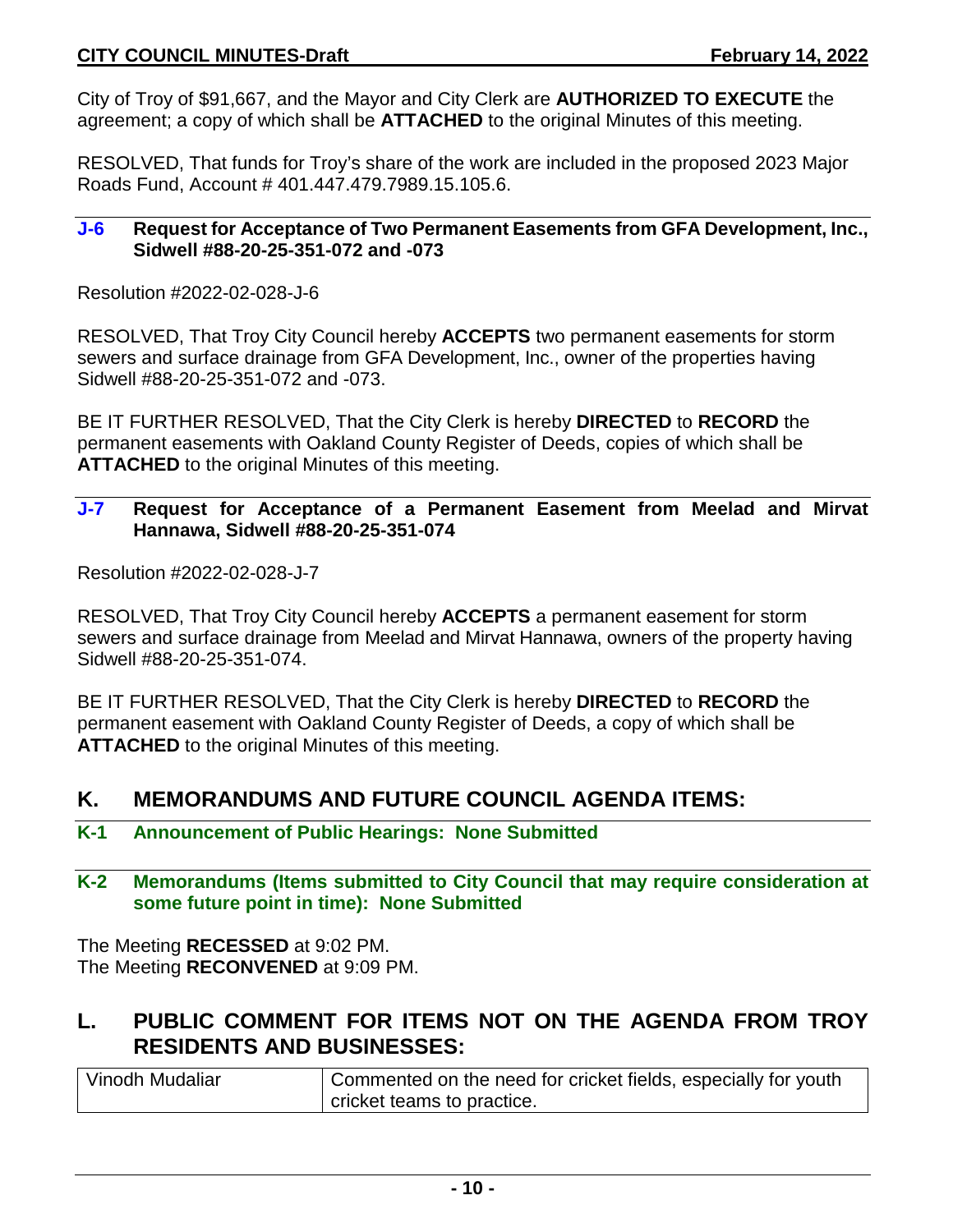# **M. CITY COUNCIL/CITY ADMINISTRATION RESPONSE/REPLY TO PUBLIC COMMENT FOR ITEMS NOT ON THE AGENDA FROM TROY RESIDENTS AND BUSINESSES:**

| <b>Council Member</b>          | Commented on the request for cricket fields, and that she is    |
|--------------------------------|-----------------------------------------------------------------|
| Chamberlain-Creanga            | pleased it is now a part of the Recreation Department program.  |
| <b>Council Member Hamilton</b> | Commented to request that cricket fields be included in the     |
|                                | upcoming budget discussions.                                    |
| Mayor Baker                    | Commented that City Council has cricket fields on the radar for |
|                                | discussion. He said City Council uses the Parks and Recreation  |
|                                | Advisory Board's recommendations on how to address park         |
|                                | needs.                                                          |

# **N. COUNCIL REFERRALS:**

**Items Advanced to the City Manager by the Mayor and City Council Members for Placement on the Agenda**

## **N-1 No Council Referrals**

## **O. REPORTS:**

|  |  | <b>O-1</b> Minutes – Boards and Committees: |
|--|--|---------------------------------------------|
|  |  |                                             |

- a) Planning Commission-Final January 11, 2022
- b) Planning Commission-Final January 25, 2022

Noted and Filed

### **O-2 Department Reports:**

- a) Federal Funding for Rochester Road, Barclay to Trinway
- b) Verizon Small Cell Updates
- c) Interim Financial Report  $2^{nd}$  Quarter For The Three Months Ended December 31, 2021
- d) Fiscal Year 2022-2023 Budget Proposals

Noted and Filed

## **O-3 Letters of Appreciation: None Submitted**

- a) To DPW Staff from Paul Tennies Regarding Watermain Repairs
- b) To Assessing Staff from Troy Resident Forwarded by Mayor Baker

Noted and Filed

## **O-4 Proposed Proclamations/Resolutions from Other Organizations: None Submitted**

**O-5 Notice of Hearing for the Electric Customers of DTE Electric Company Case No. U-20836**

Noted and Filed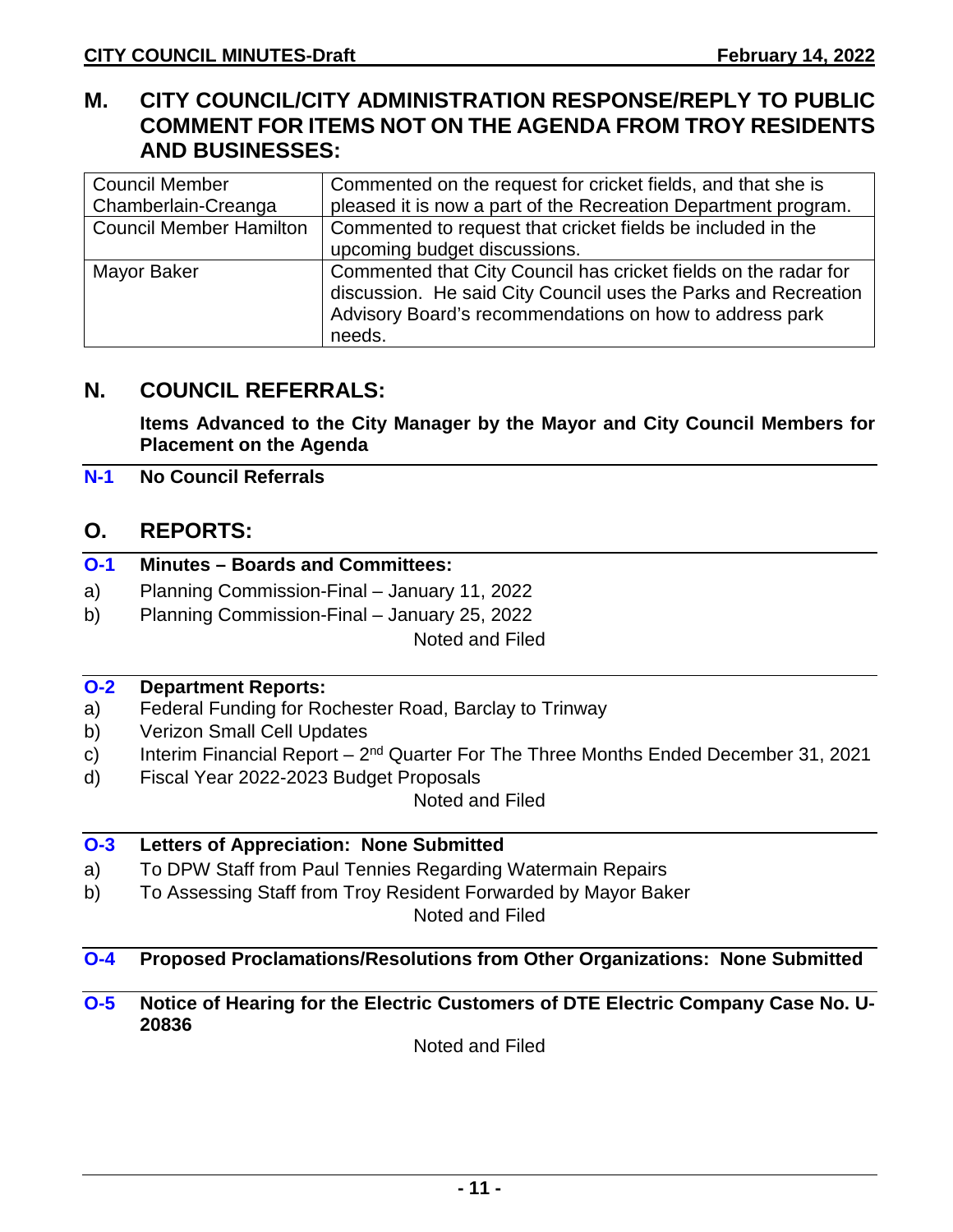# **P. COUNCIL COMMENTS:**

**P-1 No Council Comments**

- **Q. PUBLIC COMMENT FOR ITEMS ON OR NOT ON THE AGENDA FROM MEMBERS OF THE PUBLIC OUTSIDE OF TROY (NOT RESIDENTS OF TROY AND NOT FROM TROY BUSINESSES):**
- **R. CLOSED SESSION**
- **R-1 No Closed Session**
- **S. ADJOURNMENT:**

The Meeting **ADJOURNED** at 9:19 PM.

Mayor Ethan Baker

M. Aileen Dickson, MMC, MiPMC II City Clerk